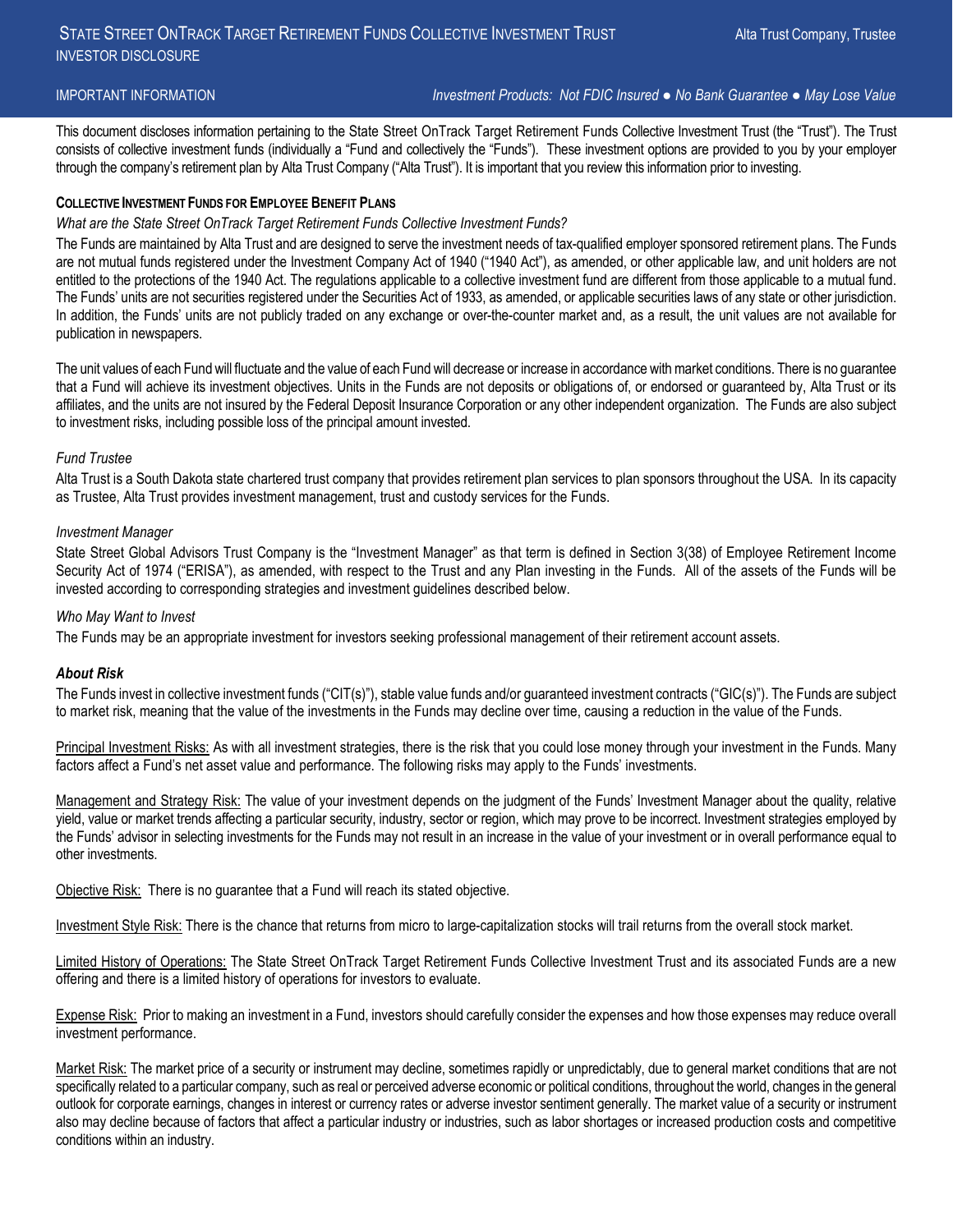# **STATE STREET ONTRACK TARGET RETIREMENT FUNDS COLLECTIVE INVESTMENT TRUST** (CONTINUED) INVESTOR DISCLOSURE IMPORTANT INFORMATION

Fund of fund Risk: Mutual Funds, Exchange Traded Products (ETPs), Collective Investment Trusts (CITs), and other fund offerings may be subject to investment advisory and other expenses, which will be indirectly paid by the Fund. As a result, the cost of investing in a Fund may materially be higher than a similar Fund that invests direct in securities. Mutual Funds, ETPs, CITs, and other fund offerings are subject to specific risks, depending on the nature of the fund. These risks include but are not limited to market risk, liquidity risk, management risk, credit risk, concentration risk, inflation risk, security type risk, and horizon risk.

Other Risks: This list of risks is not comprehensive and the Funds may be subject to other risks not specified in this Investor Disclosure.

#### **Glide Path Guidelines**

#### **Description**

The Trustee's suite of custom target date retirement funds are based on an asset allocation glide path developed by Investment Manager, depicted in Table 1 below.

The CIFs are a series of funds of funds designed to provide a market rate of return consistent with their indicated asset allocation (the "Glide Path"). The Glide Path represents the shifting of asset class weights (the "Target Weights") over time. Each CIF's asset allocation is designed to become more conservative as it approaches its target retirement date. For example, a CIF with a target retirement date far into the future will invest a greater portion of its assets in asset classes with higher risk profiles and the potential for higher returns and as the target date for a CIF approaches, the Glide Path will adjust the asset allocation and risk profile of the CIF to a more conservative approach to reduce risk by increasing the allocation to asset classes that have historically been subject to lower levels of volatility; whereas, the CIF designed for investors who have already achieved retirement age (an income fund) will invest the majority of its assets in bonds and other instruments designed to de-risk the portfolio with a relatively small allocation to equity securities. The initial Glide Path Target Weights are depicted in Table 2 below. The CIFs will be benchmarked to one or more composite benchmarks that will reflect the weights and indices of the asset classes within the Glide Path.

The Glide Path shall be implemented by using only the investment vehicles authorized in Section 1(a), namely State Street funds and stable value products from The Standard Insurance Company. The parties anticipate that an average investment of approximately 14% (in the aggregate across the CIFs) will be invested in the stable value asset class.



Table 2.

Target Weights As of 12/31/2020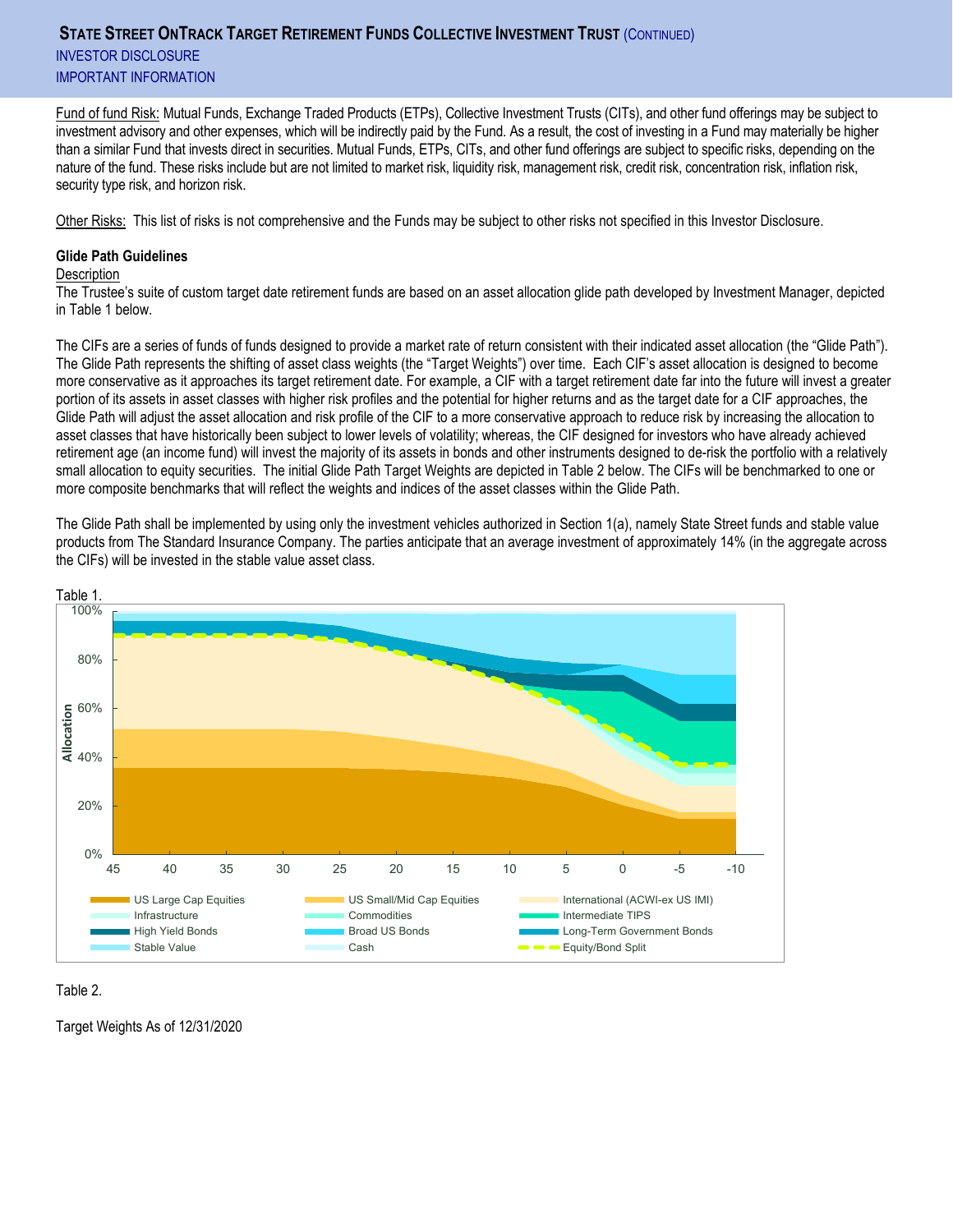# **STATE STREET ONTRACK TARGET RETIREMENT FUNDS COLLECTIVE INVESTMENT TRUST** (CONTINUED) **INVESTOR DISCLOSURE** IMPORTANT INFORMATION

|                 |              | <b>US</b><br>Small/Mid | International |                 |              |               |                |                         |        |                 |             |      |
|-----------------|--------------|------------------------|---------------|-----------------|--------------|---------------|----------------|-------------------------|--------|-----------------|-------------|------|
|                 | US Large     | Cap                    | (ACWI ex US   | <b>Broad US</b> | Intermediate | US High Yield |                | Long-Term<br>Government | Stable | <b>US Short</b> |             |      |
|                 | Cap Equities | Equities               | IMI)          | <b>Bonds</b>    | <b>TIPS</b>  | Bonds         | Infrastructure | Bonds                   | Value  | Treasuries      | Commodities | Cash |
| <b>TDF 2065</b> | 35.80        | 15.95                  | 38.25         | 0.00            | 0.00         | 0.00          | 0.00           | 6.00                    | 3.00   | 0.00            | 0.00        | 1.00 |
| <b>TDF 2060</b> | 35.80        | 15.95                  | 38.25         | 0.00            | 0.00         | 0.00          | 0.00           | 6.00                    | 3.00   | 0.00            | 0.00        | 1.00 |
| <b>TDF 2055</b> | 35.80        | 15.95                  | 38.25         | 0.00            | 0.00         | 0.00          | 0.00           | 6.00                    | 3.00   | 0.00            | 0.00        | 1.00 |
| <b>TDF 2050</b> | 35.80        | 15.95                  | 38.25         | 0.00            | 0.00         | 0.00          | 0.00           | 6.00                    | 3.00   | 0.00            | 0.00        | 1.00 |
| <b>TDF 2045</b> | 35.60        | 14.48                  | 37.02         | 0.00            | 0.00         | 0.00          | 0.00           | 6.00                    | 5.90   | 0.00            | 0.00        | 1.00 |
| <b>TDF 2040</b> | 35.01        | 12.30                  | 34.97         | 0.00            | 0.00         | 0.00          | 0.00           | 6.00                    | 10.71  | 0.00            | 0.00        | 1.00 |
| <b>TDF 2035</b> | 33.48        | 10.23                  | 32.31         | 0.00            | 0.00         | 2.53          | 0.00           | 6.00                    | 14.45  | 0.00            | 0.00        | 1.00 |
| <b>TDF 2030</b> | 31.16        | 8.33                   | 28.82         | 0.00            | 1.04         | 5.07          | 0.50           | 6.00                    | 18.07  | 0.00            | 0.00        | 1.00 |
| <b>TDF 2025</b> | 26.48        | 6.22                   | 22.27         | 0.63            | 8.39         | 6.41          | 3.00           | 4.00                    | 20.91  | 0.00            | 0.70        | 1.00 |
| <b>TDF 2020</b> | 19.34        | 4.01                   | 14.74         | 5.34            | 18.00        | 7.00          | 5.00           | 0.00                    | 22.07  | 0.00            | 3.50        | 1.00 |
| TDF Income      | 14.81        | 2.79                   | 10.90         | 12.00           | 18.00        | 7.00          | 5.00           | 0.00                    | 25.00  | 0.00            | 3.50        | 1.00 |

#### Review

Investment Manager will review the Glide Path on an annual basis and recommend updates to the glide path as necessary. Upon completion of its annual review of the glide path allocations, Investment Manager may make recommendations regarding adjustments to the Glide Path Guidelines. Trustee shall determine in its sole discretion, within thirty (30) days of receipt of such recommendations, if it desires to amend the Glide Path Guidelines and adopt any or all of such recommendations, which shall become effective upon a written amendment executed by the parties hereto.

Changes to the Glide Path Guidelines will be implemented at the next feasible calendar quarter end following execution of an Amendment. Actual CIT allocation weights may vary from target weights due to market activity, large subscriptions and redemptions, and various other factors.

# Rebalancing and Trading

The Glide Path weights will be rebalanced on a calendar quarter basis. Investment Manager will provide the Trustee with the new Glide Path Target Weights for each quarter of the next year T – 2 weeks at calendar year end in writing in the Form of Notice of Glide Path Rebalancing. The Trustee will be responsible for hard coding the Glide Path Target Weights into its system. Each business day, the Trustee will invest daily participant cash flow in accordance with the Target Weights of the CIFs as outlined in Table 2 or as amended from time to time in accordance with the provisions set forth above. For point of clarity, the parties acknowledge that the methodology that the Trustee will employ to manage participant cash flow has been agreed to between the Trustee and Investment Manager. The CIFs will be rebalanced to the new Glide Path Target Weights on a calendar quarterly basis. Quarterly rebalancing will be performed by the Trustee to the new Target Weights at the end of the last business day of the quarter. Investment Manager will not be responsible for any increases in tracking error that may arise due to the allocating of daily cash flows at the Target Weights nor for any losses resulting from the failure of the Trustee to adhere to the Target Weights provided by Investment Manager.

# **State Street OnTrack Retirement Income Fund**

Fund Objective

The Fund may be appropriate for investors who are seeking income.

#### **State Street OnTrack Target Retirement 2020 Fund**

Fund Objective The Fund may be appropriate for investors who have a projected retirement date on or around the year 2020.

#### **State Street OnTrack Target Retirement 2025 Fund**

Fund Objective

The Fund may be appropriate for investors who have a projected retirement date on or around the year 2025.

#### **State Street OnTrack Target Retirement 2030 Fund**

Fund Objective The Fund may be appropriate for investors who have a projected retirement date on or around the year 2030.

# **State Street OnTrack Target Retirement 2035 Fund**

#### Fund Objective

The Fund may be appropriate for investors who have a projected retirement date on or around the year 2035.

#### **State Street OnTrack Target Retirement 2040 Fund**

Fund Objective

The Fund may be appropriate for investors who have a projected retirement date on or around the year 2040.

# **State Street OnTrack Target Retirement 2045 Fund**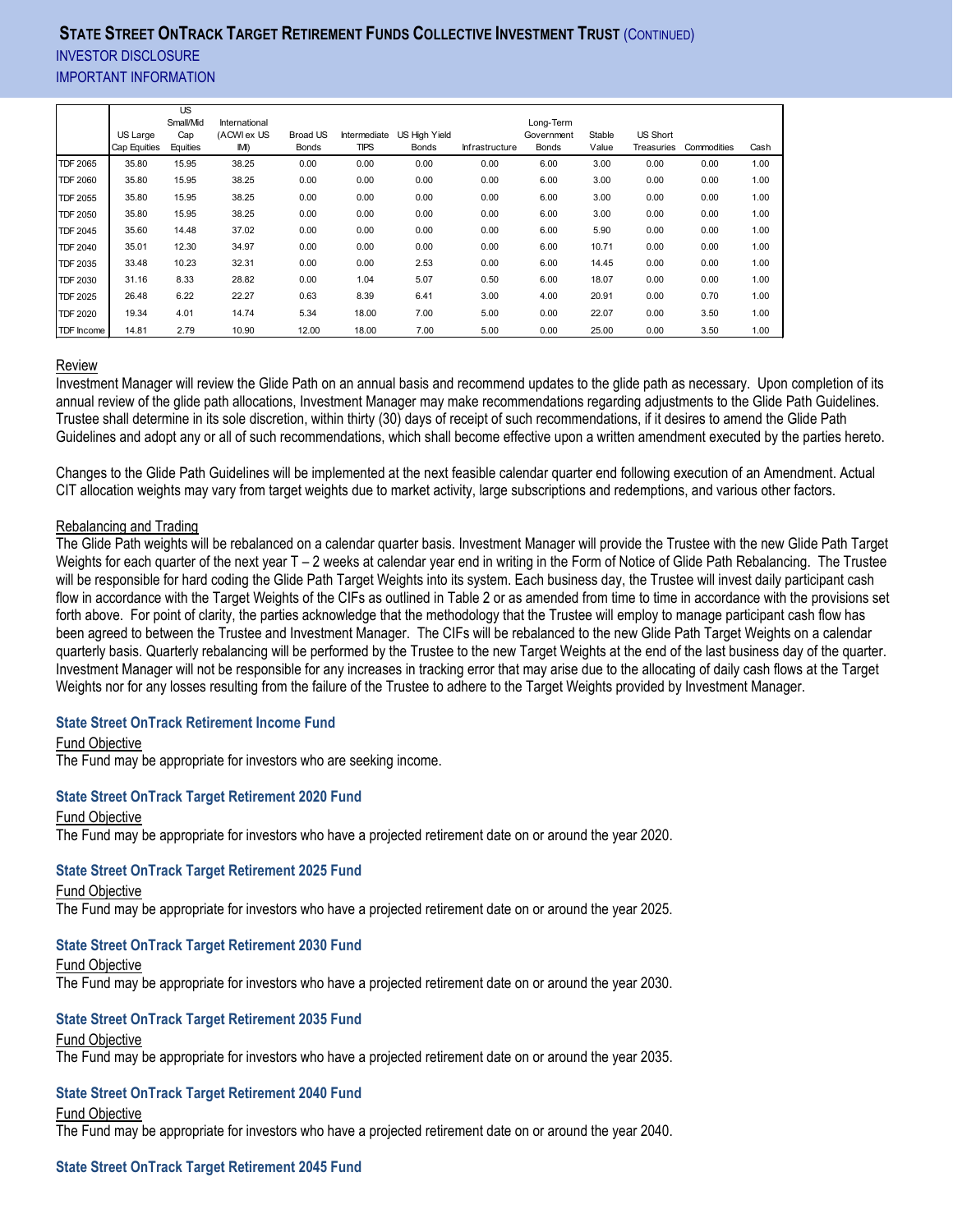# **STATE STREET ONTRACK TARGET RETIREMENT FUNDS COLLECTIVE INVESTMENT TRUST (CONTINUED)**

INVESTOR DISCLOSURE

IMPORTANT INFORMATION

#### Fund Objective

The Fund may be appropriate for investors who have a projected retirement date on or around the year 2045.

# **State Street OnTrack Target Retirement 2050 Fund**

Fund Objective

The Fund may be appropriate for investors who have a projected retirement date on or around the year 2050.

# **State Street OnTrack Target Retirement 2055 Fund**

#### Fund Objective

The Fund may be appropriate for investors who have a projected retirement date on or around the year 2055.

# **State Street OnTrack Target Retirement 2060 Fund**

Fund Objective

The Fund may be appropriate for investors who have a projected retirement date on or around the year 2060.

# **State Street OnTrack Target Retirement 2065 Fund**

# Fund Objective

The Fund may be appropriate for investors who have a projected retirement date on or around the year 2065.

#### **Strategy**

Each CIT will follow the Glidepath as described above

# **Trustee and Management Fees**

There are no sales commissions charged for purchases and sales of interests in the Funds.

#### **Fees**

| <b>CUSIP</b> | <b>Fund Name</b>                                          | <b>Trustee</b><br>Fee <sup>1</sup> | Management<br>Fee <sup>2</sup> | <b>Service</b><br>$\text{Fe}^{3}$ | Fee Total <sup>4</sup> |
|--------------|-----------------------------------------------------------|------------------------------------|--------------------------------|-----------------------------------|------------------------|
| 85750P867    | State Street OnTrack Retirement Income Fund Class I       | 0.045%                             | 0.09%                          | 0.11%                             | 0.245%                 |
| 85750P859    | State Street OnTrack Retirement Income Fund Class II      | 0.045%                             | 0.09%                          | 0.00%                             | 0.135%                 |
| 85750P107    | State Street OnTrack Target Retirement 2020 Fund Class I  | 0.045%                             | 0.09%                          | 0.11%                             | 0.245%                 |
| 85750P842    | State Street OnTrack Target Retirement 2020 Fund Class II | 0.045%                             | 0.09%                          | 0.00%                             | 0.135%                 |
| 85750P206    | State Street OnTrack Target Retirement 2025 Fund Class I  | 0.045%                             | 0.09%                          | 0.11%                             | 0.245%                 |
| 85750P834    | State Street OnTrack Target Retirement 2025 Fund Class II | 0.045%                             | 0.09%                          | 0.00%                             | 0.135%                 |
| 85750P305    | State Street OnTrack Target Retirement 2030 Fund Class I  | 0.045%                             | 0.09%                          | 0.11%                             | 0.245%                 |
| 85750P826    | State Street OnTrack Target Retirement 2030 Fund Class II | 0.045%                             | 0.09%                          | 0.00%                             | 0.135%                 |
| 85750P404    | State Street OnTrack Target Retirement 2035 Fund Class I  | 0.045%                             | 0.09%                          | 0.11%                             | 0.245%                 |
| 85750P818    | State Street OnTrack Target Retirement 2035 Fund Class II | 0.045%                             | 0.09%                          | 0.00%                             | 0.135%                 |
| 85750P503    | State Street OnTrack Target Retirement 2040 Fund Class I  | 0.045%                             | 0.09%                          | 0.11%                             | 0.245%                 |
| 85750P792    | State Street OnTrack Target Retirement 2040 Fund Class II | 0.045%                             | 0.09%                          | 0.00%                             | 0.135%                 |
| 85750P602    | State Street OnTrack Target Retirement 2045 Fund Class I  | 0.045%                             | 0.09%                          | 0.11%                             | 0.245%                 |
| 85750P784    | State Street OnTrack Target Retirement 2045 Fund Class II | 0.045%                             | 0.09%                          | 0.00%                             | 0.135%                 |
| 85750P701    | State Street OnTrack Target Retirement 2050 Fund Class I  | 0.045%                             | 0.09%                          | 0.11%                             | 0.245%                 |
| 85750P776    | State Street OnTrack Target Retirement 2050 Fund Class II | 0.045%                             | 0.09%                          | 0.00%                             | 0.135%                 |
| 85750P800    | State Street OnTrack Target Retirement 2055 Fund Class I  | 0.045%                             | 0.09%                          | 0.11%                             | 0.245%                 |
| 85750P768    | State Street OnTrack Target Retirement 2055 Fund Class II | 0.045%                             | 0.09%                          | 0.00%                             | 0.135%                 |
| 85750P883    | State Street OnTrack Target Retirement 2060 Fund Class I  | 0.045%                             | 0.09%                          | 0.11%                             | 0.245%                 |
| 85750P750    | State Street OnTrack Target Retirement 2060 Fund Class II | 0.045%                             | 0.09%                          | 0.00%                             | 0.135%                 |
| 85750P875    | State Street OnTrack Target Retirement 2065 Fund Class I  | 0.045%                             | 0.09%                          | 0.11%                             | 0.245%                 |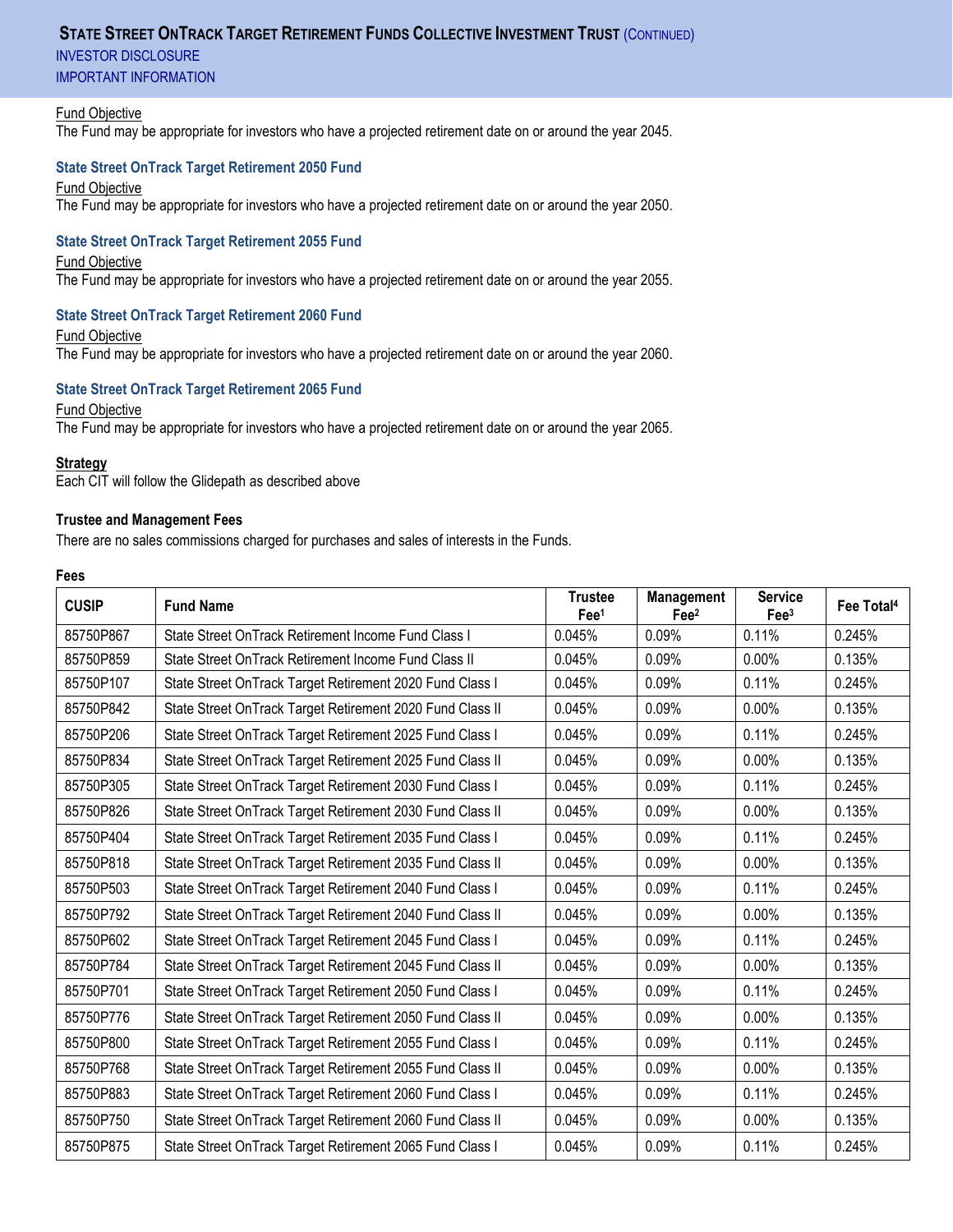# **STATE STREET ONTRACK TARGET RETIREMENT FUNDS COLLECTIVE INVESTMENT TRUST** (CONTINUED)

**INVESTOR DISCLOSURE** 

IMPORTANT INFORMATION

|--|

1 The Trustee Fee for each fund is paid to the Trustee out of Fund assets as compensation for its services and is in addition to the Management and Service Fees.

2 The Management Fee for each Fund, if any, is paid to the Investment Manager out of Fund assets as compensation for its services and is in addition to the Trustee and Service Fees.

<sup>3</sup> The Service Fee for each Fund, if any, is paid to the Standard Insurance Company and is in addition to the Trustee and Management Fees. 4 The Fee Total for each Fund includes all three fees indicated above. All fees are calculated based on the fair value of the assets held in each Fund as of each Valuation Date (as defined in the Declaration of Trust).

# **Expenses**

In addition to the Fees set forth above in this schedule, other applicable expenses may apply to each Fund for the administration and operation of the Funds as outlined in the Declaration of Trust, including but not limited to custody, audit, transfer agency, etc.

The Investment Manager may choose to invest the Funds' assets in mutual funds, exchange traded funds or other investments that have their own internal expenses ("Acquired Expense"). Each Fund that makes such investments will also be subject to Acquired Expenses, as applicable.

# **Total Operating Expense**

The total operating expense of each Fund is the total of all fees, expenses, and credits. The expenses of the Funds in the State Street OnTrack Target Retirement Funds Collective Investment Trust are as follows:

| <b>Fund Name</b>                                          | <b>Fee Total</b><br>(see above) | <b>Estimated</b><br><b>Acquired</b><br><b>Expense</b> | <b>Estimated</b><br>Administrative<br><b>Expense</b> | <b>Total</b><br>Operating<br><b>Expense</b> | <b>Effect on</b><br>\$1,000<br><b>Annually</b> |
|-----------------------------------------------------------|---------------------------------|-------------------------------------------------------|------------------------------------------------------|---------------------------------------------|------------------------------------------------|
| State Street OnTrack Retirement Income Fund Class I       | 0.245%                          | 0.018%                                                | 0.034%                                               | 0.297%                                      | \$2.97                                         |
| State Street OnTrack Retirement Income Fund Class II      | 0.135%                          | 0.018%                                                | 0.034%                                               | 0.187%                                      | \$1.87                                         |
| State Street OnTrack Target Retirement 2020 Fund Class I  | 0.245%                          | 0.033%                                                | 0.024%                                               | 0.302%                                      | \$3.02                                         |
| State Street OnTrack Target Retirement 2020 Fund Class II | 0.135%                          | 0.033%                                                | 0.024%                                               | 0.192%                                      | \$1.92                                         |
| State Street OnTrack Target Retirement 2025 Fund Class I  | 0.245%                          | 0.029%                                                | 0.034%                                               | 0.308%                                      | \$3.08                                         |
| State Street OnTrack Target Retirement 2025 Fund Class II | 0.135%                          | 0.029%                                                | 0.034%                                               | 0.198%                                      | \$1.98                                         |
| State Street OnTrack Target Retirement 2030 Fund Class I  | 0.245%                          | 0.027%                                                | 0.034%                                               | 0.306%                                      | \$3.06                                         |
| State Street OnTrack Target Retirement 2030 Fund Class II | 0.135%                          | 0.027%                                                | 0.034%                                               | 0.196%                                      | \$1.96                                         |
| State Street OnTrack Target Retirement 2035 Fund Class I  | 0.245%                          | 0.024%                                                | 0.034%                                               | 0.303%                                      | \$3.03                                         |
| State Street OnTrack Target Retirement 2035 Fund Class II | 0.135%                          | 0.024%                                                | 0.034%                                               | 0.193%                                      | \$1.93                                         |
| State Street OnTrack Target Retirement 2040 Fund Class I  | 0.245%                          | 0.014%                                                | 0.034%                                               | 0.293%                                      | \$2.93                                         |
| State Street OnTrack Target Retirement 2040 Fund Class II | 0.135%                          | 0.014%                                                | 0.034%                                               | 0.183%                                      | \$1.83                                         |
| State Street OnTrack Target Retirement 2045 Fund Class I  | 0.245%                          | 0.016%                                                | 0.034%                                               | 0.295%                                      | \$2.95                                         |
| State Street OnTrack Target Retirement 2045 Fund Class II | 0.135%                          | 0.016%                                                | 0.034%                                               | 0.185%                                      | \$1.85                                         |
| State Street OnTrack Target Retirement 2050 Fund Class I  | 0.245%                          | 0.014%                                                | 0.034%                                               | 0.293%                                      | \$2.93                                         |
| State Street OnTrack Target Retirement 2050 Fund Class II | 0.135%                          | 0.014%                                                | 0.034%                                               | 0.183%                                      | \$1.83                                         |
| State Street OnTrack Target Retirement 2055 Fund Class I  | 0.245%                          | 0.014%                                                | 0.034%                                               | 0.293%                                      | \$2.93                                         |
| State Street OnTrack Target Retirement 2055 Fund Class II | 0.135%                          | 0.014%                                                | 0.034%                                               | 0.183%                                      | \$1.83                                         |
| State Street OnTrack Target Retirement 2060 Fund Class I  | 0.245%                          | 0.013%                                                | 0.034%                                               | 0.292%                                      | \$2.92                                         |
| State Street OnTrack Target Retirement 2060 Fund Class II | 0.135%                          | 0.013%                                                | 0.034%                                               | 0.182%                                      | \$1.82                                         |
| State Street OnTrack Target Retirement 2065 Fund Class I  | 0.245%                          | 0.014%                                                | 0.024%                                               | 0.283%                                      | \$2.83                                         |
| State Street OnTrack Target Retirement 2065 Fund Class II | 0.135%                          | 0.014%                                                | 0.024%                                               | 0.173%                                      | \$1.73                                         |

# **Turnover Ratios**

The turnover ratios of the Funds in the State Street OnTrack Target Retirement Funds Collective Investment Trust are as follows: